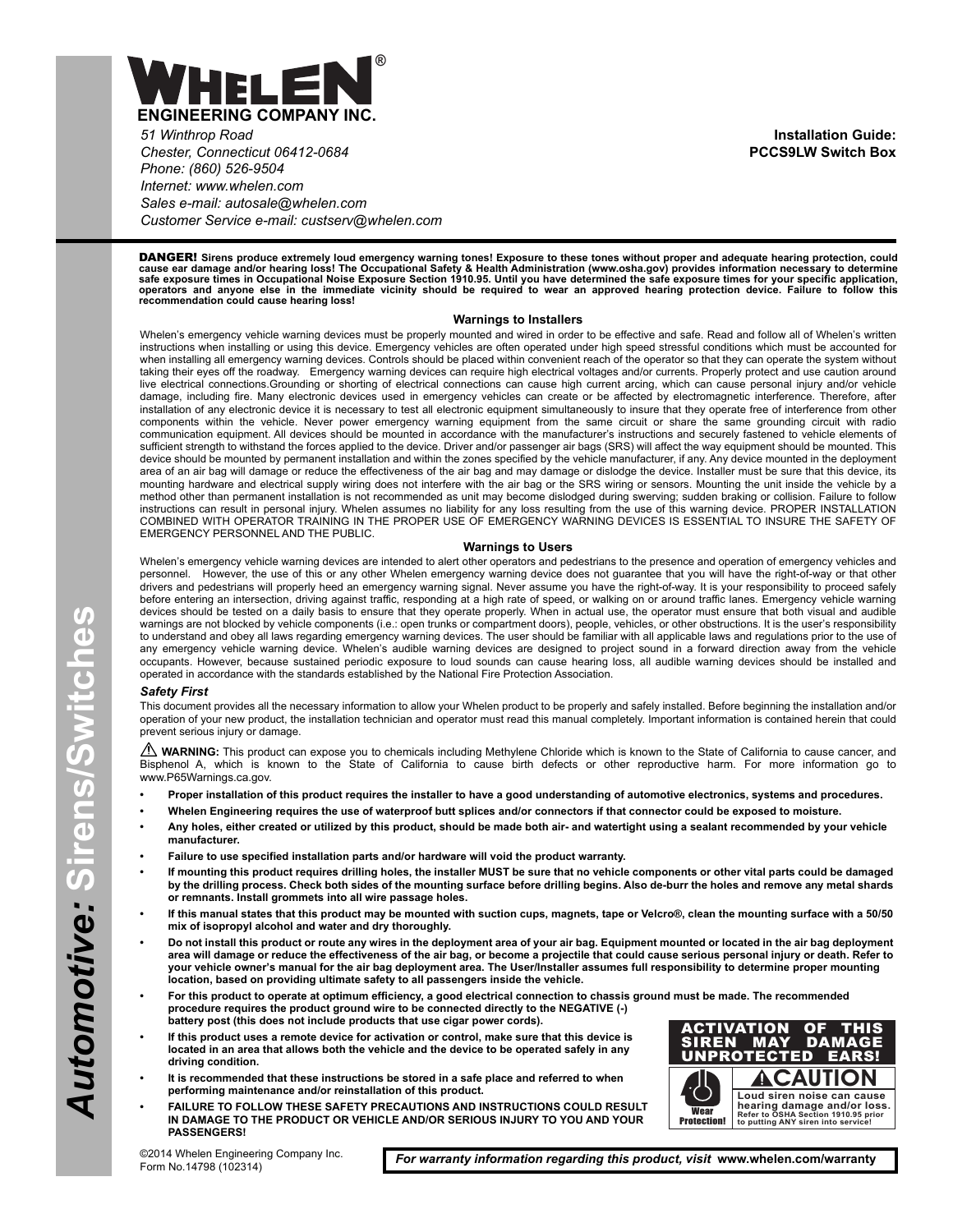**Congratulations on selecting the PCCS9LW power distribution control center. This unit offers a unique collection of features designed to allow the user to customize the operation to suit their individual needs. Features include:**

- **Nine Programmable Power Distribution Switches (one 3 position slide switch, and six momentary switches).**
- **Nine (.5 Amp) short circuit protected outputs.**
- **All switches can be programmed to activate any combination of the nine outputs**
- **Any switch can be programmed to activate any other momentary switch.**
- **Momentary switches can be programmed to be activated as either a** *push on push off, momentary, flashing, or timed* **output.**
- **Any switch can be programmed to activate siren enable**
- **LED Backlighting**
- **Copy one units configuration to another unit.**
- **Easy reset to Factory default settings**
- **Power Distribution outputs do not require fuses.**

#### *Model PCCS9LW*

**IMPORTANT: It is the responsibility of the installation technician to make sure that the installation and operation of this product will not interfere with or compromise the operation or efficiency of any vehicle equipment!**

### *Mounting:*

An aftermarket center console is recommended for the mounting location of the PCCS9LW. This not only allows the driver to reach the controls easily, but also keeps the unit safely out of the path of the vehicle's SRS air-bag. Follow the console manufacturer's instructions for mounting information. If a console-type mount is not possible, the PCCS9LW includes a bail strap mounting kit for over or under dash mounting.

**WARNING: Regardless of the style selected, be sure to observe the air-bag warning on the cover of this manual.**

**WARNING: Mounting this unit will require drilling. It is absolutely necessary to make sure that no other vehicle components could be damaged in the process. Check both sides of the mounting surface before starting. If damage is likely, select a different location.**

#### *Bail Strap Mount:*

- 1. Position the bail strap in the selected mounting location. Using an awl or other suitable tool, scribe the surface where the mounting holes are to be drilled.
- 2. Drill the mounting holes (using a drill bit determined by the size of the "customer supplied" mounting hardware and the thickness of the mounting surface) and secure the bail strap to the mounting location.



#### *Console Mount:*

Console manufacturers offer mounting kits that include all the necessary hardware and brackets required to mount this unit into their console. The console mount brackets are secured onto the unit the same way the bail bracket is. Refer to the manual included with your console.

**Function Labels:** Take the supplied label kit and determine which label describes the function of each switch. Peel the labels off the backing and place them onto the switch buttons. Press the labels lightly into place.

## *Wiring:*

**WARNING! All customer supplied wires that connect to the positive terminal of the battery must be sized to supply at least 125% of the maximum operating current and be FUSED at the battery to carry that load. DO NOT USE CIRCUIT BREAKERS WITH THIS PRODUCT!**



# *Default Outputs:*

*The PCCS9LW factory default configuration terminal outputs are:*

- **Slide Switch Positions: Push-Button Switches: 0 =** *Outlets OFF* **1 =** *Outlet J2 - PIN 4*
- **1 =** *Outlet J2, PIN 1* **2 =** *Outlet J2 PIN 5*
- **2 =** *Outlets J2 PINS 1 & 2* **3 =** *Outlet J2 PIN 6*
- **3 =** *Outlets J2 PIN 1, 2 & 3* **4 =** *Outlet J2 PIN 7*
- **3 =** *Siren Enable Output ON* **5 =** *Outlet J2 PIN 8*
- **3 = Factory Default:3 = 6 =** *Outlets J2 PIN 9*

# *Programming the PCCS9LW:*

**WARNING: Never try to program the PCC9LW while it is wired to the vehicle. The unit must be removed from the vehicle before programming.** *For programming, connect positive (+) 12 volts to J2-14 and ground to J2-13 only.*

The **PCCS9LW** switches include a slide switch and 6 momentary switches. The slide switch has one off position and three active positions, combined with the 6 momentary switches, makes a total of 9 switches.

For each of the 9 switches there are 9 corresponding outputs in the back of the unit. The **PCCS9LW** has the capability of customizing how the switches operate, and how they control the outputs as well as the siren enable output.

Any of the 6 momentary switches can be configured to operate in one of four switch types: *push on push off, momentary, flashing, or timed output*.

Any of the 9 switches can be configured to activate any combination of nine outputs.

Any of the 9 switches can be configured to remotely activate any of the 6 momentary switches.

Any of the 9 switches can be configured to activate the siren enable output.

One units configuration can be copied to another unit. The following sections describe how to reconfigure the **PCCS9LW**.

**Programming uses the Scan-Lock™ switch (momentary) located in the rear of the unit. Press the switch by inserting a pen or other suitable tool into the hole indicated. (see wiring diagram)**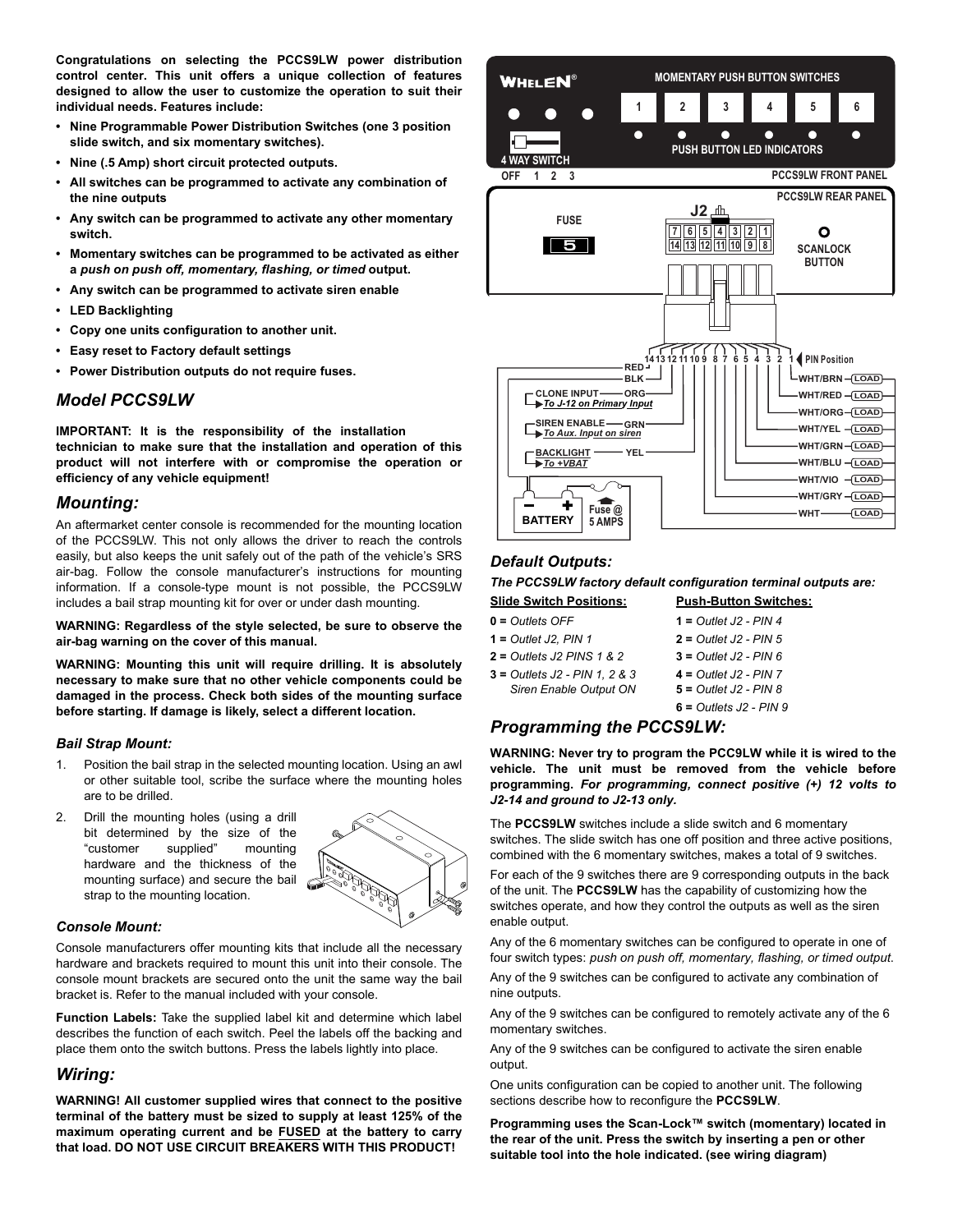# *(1) Momentary Switch "Switch Type" Programming:*

**The six momentary switches can be configured to operate as one of four types. The four types are: Push On Push Off, Momentary, Flashing Output (60 FPM) and Timed Output (10 seconds).**

# *Factory Default: SW1 - SW5 = push on-push off SW6 = Momentary*

# **To Configure a switch's** *"Switch Type"***:**

## *1. Put the unit into "Switch Type" configuration Mode:*

- Place the SLIDE SWITCH in the OFF position and turn all momentary switches off.
- Press and hold the Scan-Lock™ switch.
- Press and release momentary switch 1.
- Release the Scan-Lock™ switch.

*To confirm entry into this configuration mode: The GREEN slide switch indicator light will turn on for 2 seconds.*

## *2. Select a switch to be configured.*

- Wait for the GREEN slide switch indicator light to turn off.
- Press and release the momentary switch that you wish to configure.

## *The selected switch's indicator light will turn on steady. Slide switch indicator lights will display a pattern corresponding to the type of switch that has already been configured (table 2).*

## *3. Choose a "Switch Type" for the selected switch.*

- Press and release the Scan-Lock™ switch to cycle though the switch types (table 2).
- Stop when the indicator lights equal the pattern for the desired "switch type".

## *4. Store and activate the switch's "switch type".*

| $\_$ Table 2 $\_$ |  |                                 |
|-------------------|--|---------------------------------|
|                   |  | GRN YEL Slide Switch Indicators |
|                   |  | OffOff Push On Push Off丨        |
|                   |  | OnOffMomentary                  |
|                   |  | OffOnTimed Output               |
|                   |  | On  On Flashing Output          |

- Move the SLIDE SWITCH to position 1.
- Move the SLIDE SWITCH to the off position.

*All of the indicator lights will turn off and the data will be stored. This will put the unit back into normal operating mode, to configure another switch start back at step 1.*

# *(2) Momentary Switch, Output Programming:*

**Any of the 6 Momentary switches can be configured to activate any combination of the nine outputs.**

# *Factory Default: See "Default Outputs" (Page 1)*

# **To Configure a momentary switch's outputs:**

- *1. Put the unit into "Momentary Switch Output" configuration mode.*
- Place the SLIDE SWITCH in the OFF position and turn all Momentary switches off.
- Press and hold the Scan-Lock™ switch.
- Press and release momentary switch 2.
- Release the Scan-Lock™ switch.

## *To confirm entry into this configuration mode: The Yellow slide switch indicator light will turn on for 2 seconds.*

# *2. Select a switch to be configured.*

- Wait for the *YELLOW slide switch indicator light t*o turn off.
- Press and release the momentary switch that you wish to configure.

#### *All switch indicator lights whose corresponding output is already in the selected switch's configuration will turn on steady.*

## *3. Add or delete outputs activated by the switch:*

• Press and release one of the six momentary switches to add or delete its corresponding output. This switches indicator light will turn on steady when its corresponding output is selected to be activated.

# **OR...**

• Press and release the Scan-Lock™ switch to cycle though the SLIDE SWITCH'S corresponding outputs. Stop when indicator lights equal the desired output pattern.

## *4. Store and activate the switch's output pattern.*

- Move the SLIDE SWITCH to position 1.
- Move the SLIDE SWITCH to the off position.

*All of the indicator lights will turn off and the data will be stored. This will put the unit back into normal operating mode, to configure another switch start back at step 1.*

# *(3) Slide Switch, Output Programming:*

**Any of the 3 active Slide Switch positions can be configured to activate any combination of nine outputs.**

# *Factory Default: See "Default Outputs" (Page 1)*

# **To configure a slide switch position's outputs:**

- *1. Select a switch position to be configured and put the unit into "Slide Switch Output" configuration mode.*
- Turn all Momentary switches off.
- Place the SLIDE SWITCH in the position that you wish to configure.
- Press and release the Scan-Lock™ switch.

*All switch indicator lights whose corresponding output is already in the selected Slide Switch position's configuration will turn on steady.*

## *2. Add or delete outputs activated by the selected switch:*

• Press and release one of the six momentary switches to add or delete its corresponding output. This switches indicator light will turn on steady when its corresponding output is selected to be activated.

# **OR...**

• Press and release the Scan-Lock™ switch to cycle through the SLIDE SWITCH'S corresponding outputs. Stop when the indicator lights equal the desired output pattern.

## *3. Store and activate the switch's output pattern.*

• Move the SLIDE SWITCH to the off position.

*All of the indicator lights will turn off and the data will be stored. This will put the unit back into normal operating mode, to configure another slide switch position start back at step 1.*

# *(4) Re-Setting Factory Defaults:*

# **To restore the factory defaults:**

- Place the SLIDE SWITCH in the OFF position and turn all Momentary switches off.
- Press and hold the Scan-Lock™ switch.
- Press and release momentary switch 3.

*To confirm that the factory defaults have been restored, The RED slide switch indicator light will turn on for as long as the Scan-Lock™ switch is pressed.*

• Release the Scan-Lock™ switch.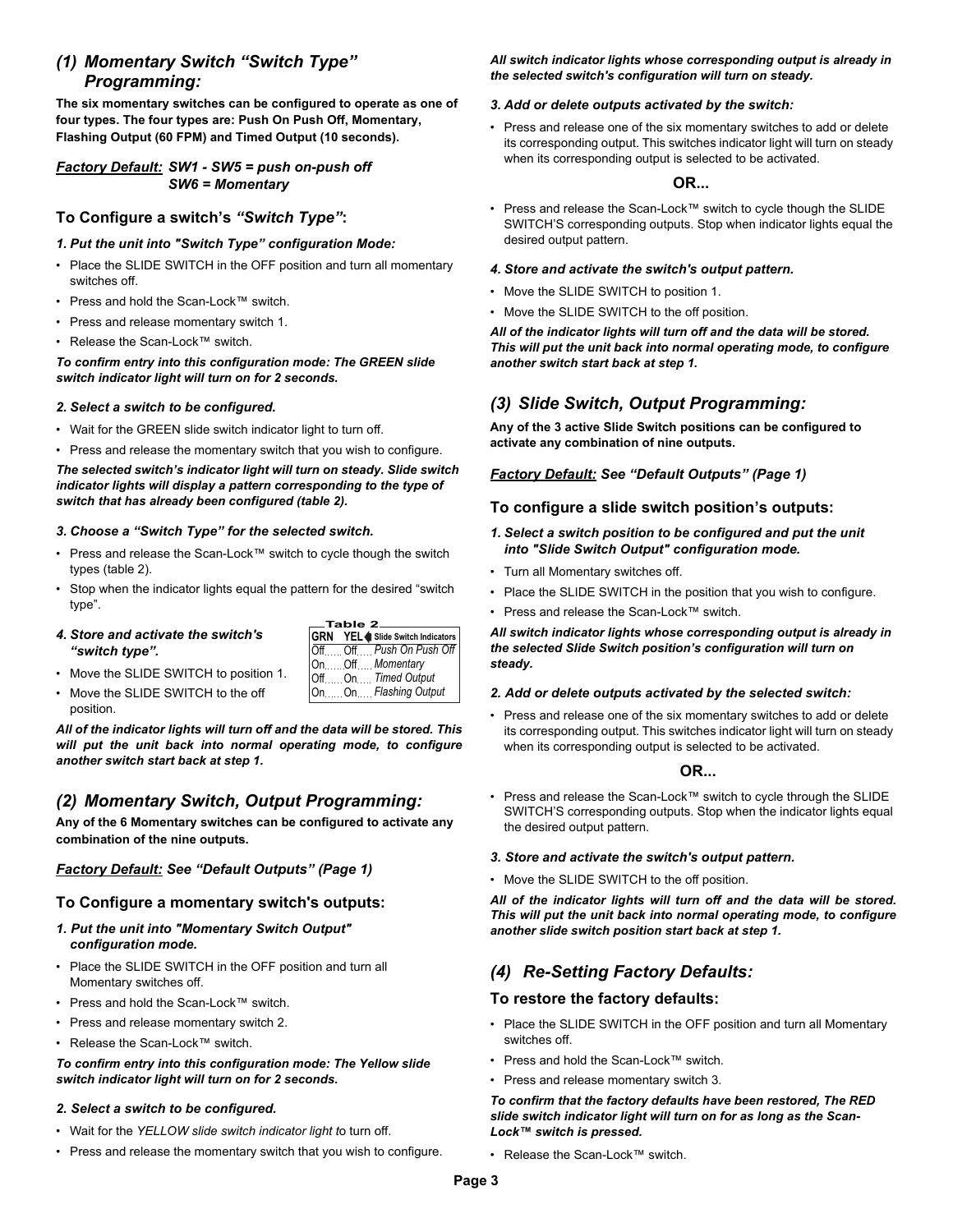*All of the indicator lights will turn off and the factory defaults will be stored. This will put the unit back into normal operating mode.*

# *(5) Activation of the Siren Enable Output:*

**Any of the nine switches can be configured to activate the siren enable output.**

## *Factory Default: Slide Switch Position 3*

### **To activate the siren enable output:**

- *1. Put the unit into "Siren Enable Output Activation" mode.*
- Place the SLIDE SWITCH in the OFF position and turn all Momentary switches off.
- Press and hold the Scan-Lock™ switch.
- Press and release momentary switch 4.
- Release the Scan-Lock™ switch.

*To confirm entry into this configuration mode: The GREEN and YELLOW slide switch indicator light will turn on for 2 seconds, followed by:*

*All switch indicator lights whose corresponding switch is already programmed to activate the Siren Enable Output will turn on steady.*

#### *2. Add or Delete switches:*

#### *To select a momentary switch:*

• Press and release one or more of the six momentary switches to add or delete it from activating siren enable output. The switches indicator light will turn on steady when its corresponding switch is selected.

#### **OR...**

#### *To select a slide switch position:*

- Press and release the Scan-Lock™ switch to cycle though the slide switch indicators.
- Stop when the indicator lights equal the desired slide switch positions needed to activate the siren enable output.

#### *3. Store and activate the selected switch's.*

- Move the SLIDE SWITCH to position 1.
- Move the SLIDE SWITCH to the off position.

*All of the indicator lights will turn off and the data will be stored. This will put the unit back into normal operating mode.*

# *(6) Remote Activation of the six Momentary switches:*

**Any of the nine switches can be configured to remotely activate any of the other six momentary switches.**

#### *Factory Default: No momentary switches are remotely activated.*

## **To activate Momentary Switches:**

#### *1. Put the unit into "Momentary Switch Activation Mode".*

- Place the SLIDE SWITCH in the OFF position and turn all momentary switches off.
- Press and hold the Scan-Lock™ switch.
- Press and release momentary switch 5.
- Release the Scan-Lock™ switch.

*To confirm entry into this configuration mode: The YELLOW and RED slide switch indicator light will turn on for 2 seconds.*

#### *2. Select a switch to be configured.*

#### *To select a momentary switch:*

- Wait for the *Yellow and red slide switch indicator light* to turn off.
- Press and release the momentary switch that you wish to configure.

# **OR...**

#### *To select a slide switch position:*

- Wait for the *Yellow and red slide switch indicator light* to turn off.
- Place the SLIDE SWITCH in the position that you wish to configure.
- Press and release the Scan-Lock™ switch.

*All switch indicator lights whose corresponding switch is already in the selected Switch position's configuration will turn on steady.*

#### *3. Add or delete momentary switches activated by the selected switch:*

• Press and release one of the six momentary switches to add or delete it from the selected switch positions configuration. This switches indicator light will turn on steady when its corresponding switch is selected to be activated.

#### *4. Store and activate the selected switch's configuration.*

#### *For a selected momentary switch:*

• Press and release the Scan-Lock™ switch.

### **OR...**

#### *For a selected slide switch:*

- Move the SLIDE SWITCH to the off position.
- Press and release the Scan-Lock™ switch.

*All of the indicator lights will turn off and the data will be stored. This will put the unit back into normal operating mode, to configure another switch start back at step 1.*

# *(7) Copying a units configuration:*

**If there is more than one unit that needs to be configured to operate in the same manor, it is not necessary to configure each unit separately. Once one unit has been configured to operate as desired, it can now be used as the "primary" unit and its configuration can be copied to another unit that is set up as a "secondary" unit.**

## **To copy a configuration to a second unit:**

#### *1. Wire the units as follows.*

- Connect J2 on both units to a common power source (PIN 14 to V BAT & PIN 13 to Ground).
- Connect pin 11 of J2 on the "primary" unit to PIN 12 of J2 on the "secondary" unit.
- Leave all other wiring unconnected.

#### *2. Put the "SECONDARY" unit into "receive" mode:*

- Place the SLIDE SWITCH in the OFF position and turn all Momentary switches off.
- Press and hold the Scan-Lock™ switch.
- Press and release momentary switch 6.
- Release the Scan-Lock™ switch.

### *The GREEN, YELLOW and RED slide switch indicator light will turn on for 2 seconds.*

• When these indicator lights turn off press and release momentary switch 1 on the "secondary" unit.

#### *To confirm entry into this configuration mode: The GREEN slide switch indicator light will turn on.*

#### *3. Put the "PRIMARY" unit into "transmit" mode.*